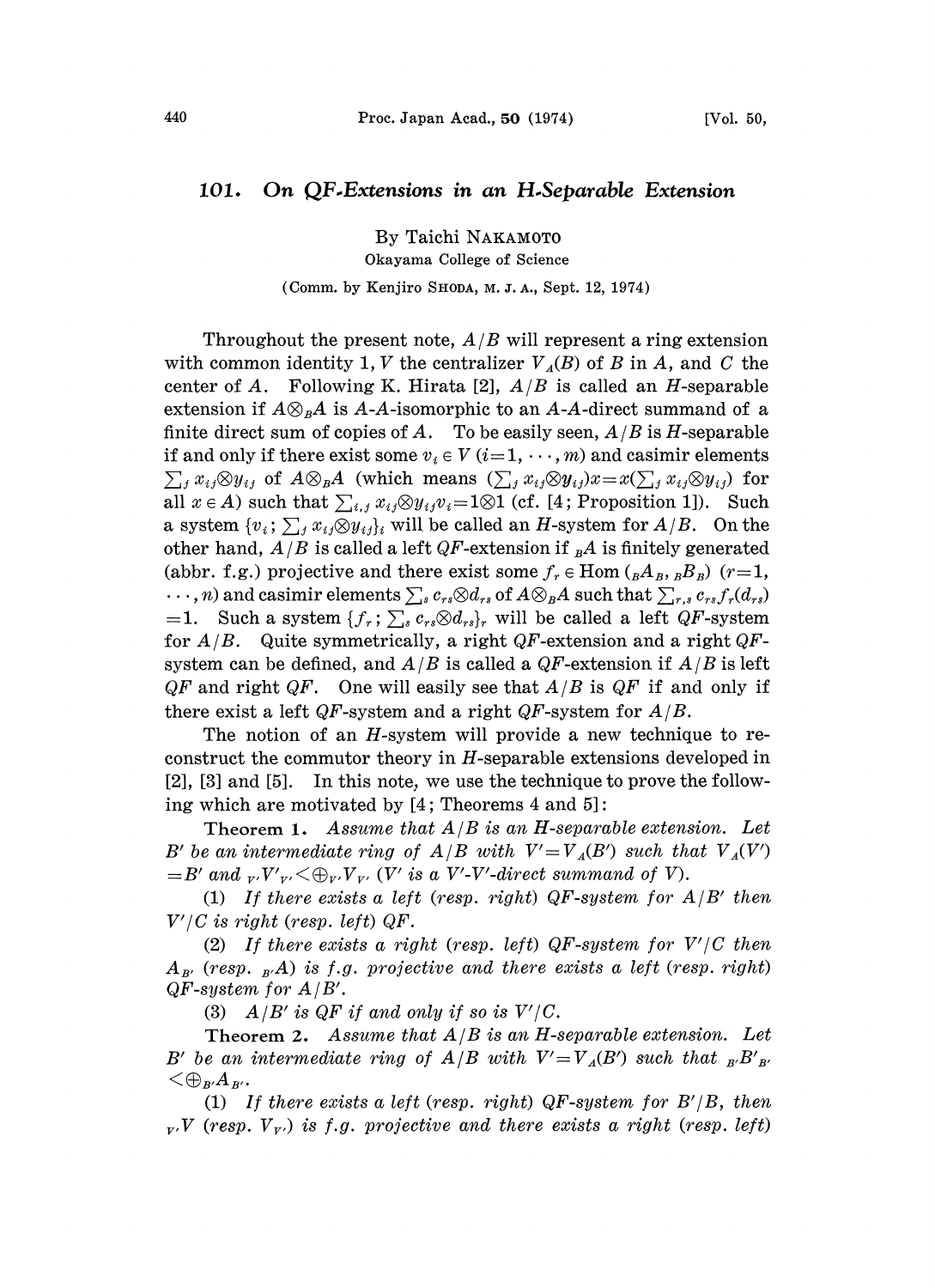$QF$ -system for  $V/V'$ .

(2) If  $B=V_A(V)$  and there exists a right (resp. left) QF-system for  $V/V'$ , then  $B'_{B}$  (resp. <sub>B</sub>B') is f.g. projective and there exists a left (resp. right)  $QF$ -system for  $B'/B$ .

(3) In case  $B=V_A(V), B'/B$  is QF if and only if so is  $V/V'$ .

In order to prove those above, several results obtained previously in [1] and [3] will be required. However, for the sake of completeness, we shall give self-contained proofs to such preliminary results. In what follows, we assume always  $A/B$  is an H-separable extension with an H-system  $\{v_i; \sum_j x_{ij} \otimes y_{ij}\}\$ 

First, we consider the A-A-homomorphism  $\eta : A\otimes_B A \to \text{Hom}_C (V, A)$  $(a_1\otimes a_2\mapsto (v\mapsto a_1va_2))$ . Since  $\sum_{i,j}x_{ij}\otimes y_{ij}a_1v_ia_2=\sum_{i,j}a_1x_{ij}\otimes y_{ij}v_ia_2=a_1\otimes a_2$ we see that  $\eta$  is a monomorphism. Moreover,  $\sum_{i,j} x_{ij} \otimes y_{ij} a v_i = a \otimes 1$ implies  $\sum_{i,j} g(x_{ij}) \otimes y_{ij} a v_i = g(a) \otimes 1$  ( $g \in \text{Hom } A_B, A_B$ ),  $a \in A$ ). Applying  $\eta$ , we obtain  $\sum_{i,j} g(x_{ij}) v y_{ij} a v_i = g(a) v$  ( $v \in V$ ). In particular, if there  $\eta$ , we obtain  $\sum_{i,j} g(x_{ij}) v y_{ij} a v_i = g(a) v$   $(v \in V)$ . In particular, if there exists a right *B*-epimorphism  $p : A \rightarrow B$  which induces the identity map on B then for  $a \in V_A(V)$  we have  $p(a) = \sum_{i,j} p(x_{ij})y_{ij}av_i = \sum_{i,j} p(x_{ij})y_{ij}v_i a$  $a = a$ , which means that if  $B_B < \bigoplus A_B$  then  $V_A(V)=B$ . Finally, given  $h \in \text{Hom}_{\mathcal{C}}(V, A)$ , there holds  $\sum_{i,j} x_{ij}v y_{ij}h(v_i)=h(\sum_{i,j} x_{ij}v y_{ij}v_i)=h(v)$ , namely,  $\eta$  is an epimorphism. Summarizing the facts mentioned above, we obtain the following:

Lemma 1. (1)  $\sum_{i,j} g(x_{ij})v y_{ij} a v_i = g(a)v$  ( $g \in \text{Hom}(A_B, A_B), a \in A$ ,  $v \in V$ ).

(2)  $\sum_{i,j} v_i a x_{ij} v g(y_{ij}) = v g(a)$  ( $g \in \text{Hom } (B_A, B_B, A), a \in A, v \in V$ ).

(3)  $V_c$  is f.g. projective and  $\eta$  is an isomorphism whose inverse is given by  $h \mapsto \sum_{i,j} x_{ij} \otimes y_{ij} h(v_i)$  (cf. [1; p. 112]).

(4) If  $B_B \leq \bigoplus A_B$  (resp.  $_B B \leq \bigoplus_B A$ ) then  $V_A(V)=B$  ([3; Proposition 1.2]).

Next, the map  $\xi$ :<br>-isomorphism, w Next, the map  $\xi: V \otimes_C V \to \text{Hom } ({}_B A_B, {}_B A_B)$   $(u_1 \otimes u_2 \mapsto (a \mapsto u_1 a u_2))$  is a 1.2]).<br>Next, the map  $\xi: V \otimes_C V \to \text{Hom}({}_B A_B, {}_B A_B)$   $(u_1 \otimes u_2 \mapsto (a \mapsto u_1 a u_2))$  is a<br>V-V-isomorphism, whose inverse is given by  $h \mapsto \sum_i \sum_j h(x_{ij}) y_{ij} \otimes v_i$ <br> $= \sum_i v_i \otimes \sum_j x_{ij} h(y_{ij})$  (Lemma 1). Now, let V' be a subring of V w  $=\sum_i v_i \otimes \sum_j x_{ij} h(y_{ij})$  (Lemma 1). Now, let V' be a subring of V with  $B'=V_A(V')$  such that  $V_A(B')=V'$  and  $_{V'}V'_{V'}<\bigoplus_{V'}V_{V'}$ . If  $h\in$  Hom  $({}_{B'}A_{B'}$ ,  $B_{\mathcal{B}'}A_{\mathcal{B}'}$  then  $\xi^{-1}(h)=\sum_i\sum_j h(x_{ij})y_{ij}\otimes v_i=\sum_i v_i\otimes \sum_j x_{ij}h(y_{ij})\in (V'\otimes_C V)$  $\bigcap (V \otimes_{\mathcal{C}} V') = V' \otimes_{\mathcal{C}} V' \subset V \otimes_{\mathcal{C}} V$ . This proves the following:

**Lemma 2.** Let V' be a subring of V with  $B'=V_A(V')$  such that  $V_A(B')=V'$  and  $V_VV_V<\bigoplus_{V'}V_V$ . Then,  $\xi$  induces a V'-V'-isomorphism  $V' \otimes_{\alpha} V' \cong \text{Hom }({}_{R'}A_{R'},R_{R'}A_{R'})$ , and so an element h of  $\text{Hom }({}_{R'}A_{R'},R_{R'}A_{R'})$ is in Hom  $({}_B A_{B'}, {}_B B'_{B'})$  if and only if  $\xi^{-1}(h)$  is a casimir element of  $V' \otimes_{\mathcal{C}} V'.$ 

Proof of Theorem 1. (3) is only a combination of (1) and (2). Let  $q: V \rightarrow V'$  be an arbitrary V'-V'-epimorphism which induces the identity map on V'.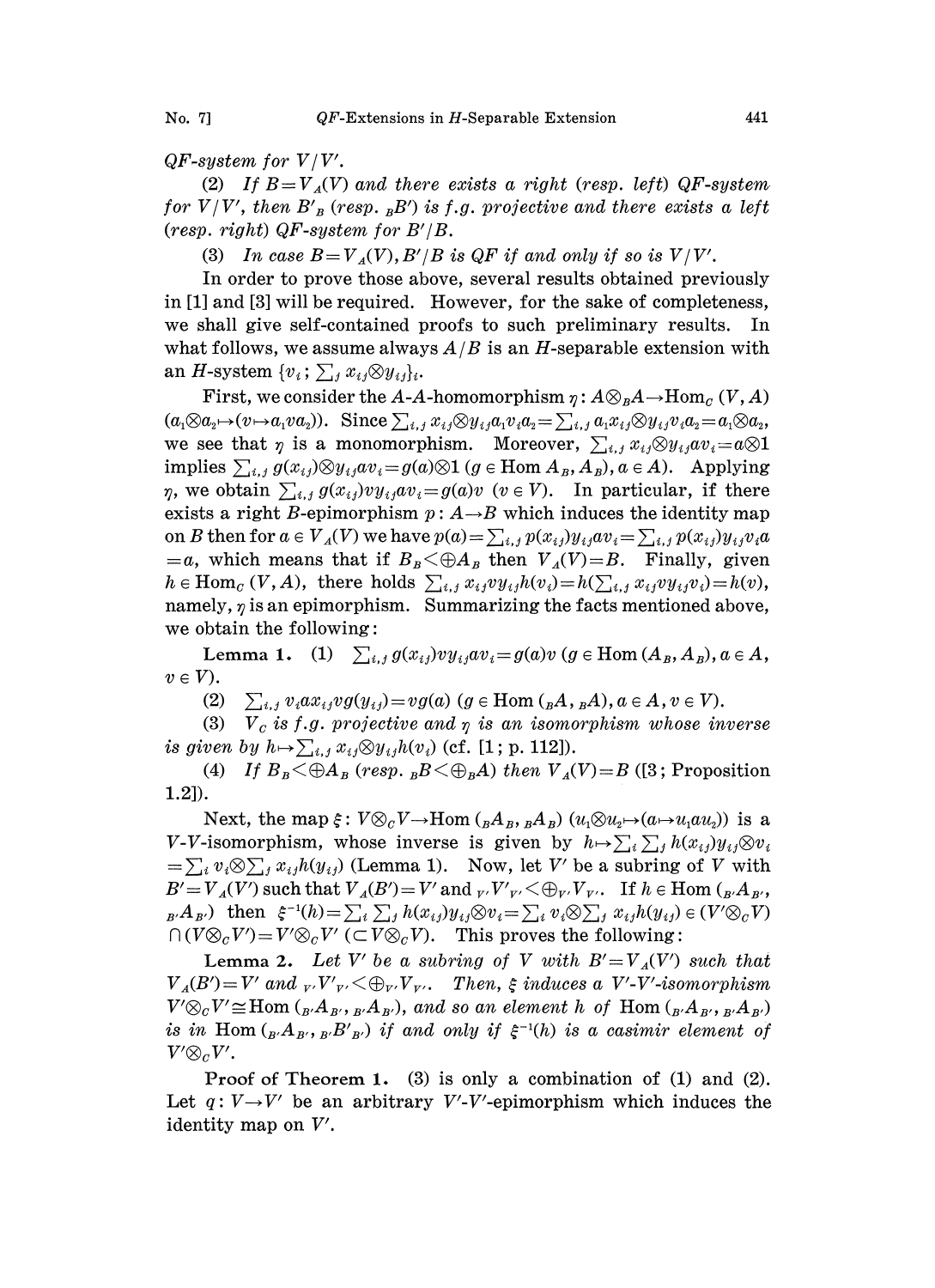## 442 T. NAKAMOTO [Vol. 50,

(1) Let  $\{f_r; \sum_s c_{rs} \otimes d_{rs}\}$  be a left QF-system for  $A/B'$ , and  $g_r: V'$  $\rightarrow C$  the maps given by  $v' \mapsto \sum_s c_{rs} v' d_{rs}$ . Then, by Lemma 2 and Lemma 1 (2),  $\sum_i q(v_i) \otimes \sum_j x_{ij} f_r(y_{ij}) = \sum_i v_i \otimes \sum_j x_{ij} f_r(y_{ij})$  are casimir elements of  $V' \otimes_c V'$  and  $\{g_r; \sum_i q(v_i) \otimes \sum_j x_{ij} f_r(y_{ij})\}_r$  is a right QF-system for  $V'/C$ . Furthermore,  $V'_{c}$  is f.g. projective as a C-direct summand of f.g. projective  $V_c$ .

(2) Let  $\{g_r; \sum_s u'_{rs} \otimes v'_{rs}\}_r$  be a right QF-system for  $V'/C$ , and  $f_{ij}$ :  $A \rightarrow B'$  the right B'-homomorphism given by  $a \mapsto \sum_{r,s} u'_{rs} y_{ij} a g_r q(v_i) v'_{rs}$ . Then,  $\{f_{ij}, x_{ij}\}_{i,j}$  is an f.g. projective coordinate system (abbr. FGPsystem) for  $A_{B'}$ . In fact, by Lemma 1 we have  $\sum_{i,j} x_{ij} f_{ij}(a)$  $\mathcal{I} = \sum_{i,j,r,s} x_{ij} u_{rs}' y_{ij} a g_r q(v_i)v_{rs}' = a \sum_{r,s} g_r q(\sum_{i,j} x_{ij} u_{rs}' y_{ij} v_i)v_{rs}' = a \sum_{r,s} g_r q(r_i) v_{rs}'$  $g_r(u'_{rs})v'_{rs}=a$ . Finally, if  $f_i: B_{B'} \rightarrow B'_{B'}$  are given by  $a \mapsto \sum_{r,s}$  $u'_{rs}ag_r q(v_i)v'_{rs}$  then  $\sum_{i,j} x_{ij} f_i(y_{ij}) = \sum_{i,j} x_{ij} f_{ij}(1) = 1$ , which means that  ${f_i; \sum_i x_i \otimes y_i}_i$  is a left QF-system for  $A/B'$ .

Lemma 3 ([3; Proposition 1.3]). Let B' be an intermediate ring of  $A/B$  with  $V'=V_A(B')$  such that  ${}_B B'_{B'} < \bigoplus_{B'} A_{B'}$ . Then,  $\eta$  induces a B'-B'-isomorphism  $B' \otimes_B B' \cong \text{Hom } (V, V_{V'}, V, A_{V'})$ , Moreover,  $V_A(V') = B'$ , and so an element h of Hom  $({}_{V'}V_{V'}, {_{V'}A}_{V'})$  is in Hom  $({}_{V'}V_{V'}, {_{V'}V'}')$  if and only if  $\eta^{-1}(h)$  is a casimir element of  $B' \otimes_B B'$ .

**Proof.** Obviously,  $(B' \otimes_{B} A) \cap (A \otimes_{B} B') = B' \otimes_{B} B' (\subset A \otimes_{B} A)$  and  $\eta$ induces a B'-B'-monomorphism  $\eta_{B'} : B' \otimes_B B' \to \text{Hom } (V_V, V_{V}, V_A, A_V)$ . Now, let  $p: A \rightarrow B'$  be an arbitrary B'-B'-epimorphism which induces the identity map on B'. Since  $\sum_j x_{ij} \otimes y_{ij}$  is a casimir element,  $\sum_j p(x_{ij})v y_{ij}$ and  $\sum_{i} x_{i} \cdot p(y_{i})$  are in  $V'(v \in V)$ . Accordingly, if  $h \in \text{Hom}_{V}(v, V_{V'}, v, A_{V'})$ then by Lemma 1 (1) we have  $\sum_{i,j} p(x_{ij})v y_{ij}h(v_i)=h(\sum_{i,j} p(x_{ij})v y_{ij}v_i)$  $\begin{aligned} \text{Hence, } \Sigma_{i,j} \text{ is a similarly by Lemma 1 (2) } \Sigma_{i,j} \text{ is a } \mu(v) = h(v), \text{ and similarly by Lemma 1 (2) } \Sigma_{i,j} h(v_i)x_{ij}vp(y_{ij}) = h(v). \end{aligned}$  $= h(v)$ . Hence,  $\sum_{i,j} p(x_{ij}) \otimes y_{ij} h(v_i) = \eta^{-1}(h) = \sum_{i,j} h(v_i) x_{ij} \otimes p(y_{ij}) \in (B' \otimes_B A) \cap (A \otimes_B B') = B' \otimes_B B'$ , which means that  $\eta_{B'}$  is an epimorphism. In particular, considering h as the map defined by  $v \mapsto xv$  with  $x \in V_A(V')$ , we have  $p(x) = \sum_{i,j} p(x_{ij})y_{ij}xv_i = x \sum_{i,j} p(x_{ij})y_{ij}v_i = x$  (Lemma 1 (1)), which proves  $V_A(V')=B'$ .

**Lemma 4.** Let V' be a subring of V with  $B'=V_A(V')$  such that  $V_A(B')=V'.$  Let  $B^*$  be an intermediate ring of  $B'/B$  with  $V^*=V_A(B^*).$ 

(1) If  $_{B'}B'_B \leq \bigoplus_{B'}A_B$  then the map  $_{B*}\xi': V^* \otimes_{V'}V \to \text{Hom }({}_{B*}B'_{B}, {}_{B*}A_B)$  $(v^*{\otimes} v{\mapsto} (b'{\mapsto} v^*b'v))$  is a  $V^*{\text{-}}V{\text{-}} isomorphism,$  whose inverse is given by (1) If  ${}_{B'}B'_B \leq \bigoplus_{B'}A_B$  then the map  ${}_{B'}\xi' : V^* \otimes_{V'}V \to \text{Hom } ({}_{B*}B'_{B},{}_{B*}A_B)$ <br>( $v^* \otimes v \mapsto (b' \mapsto v^*b'v)$ ) is a  $V^* \to V$ -isomorphism, whose inverse is given by<br> $h \mapsto \sum_i \sum_j h p(x_{ij}) y_{ij} \otimes v_i$ , where  $p : A \to B'$  is an phism which induces the identity map on B'. In particular,  ${}_{B} \xi' : V \otimes_{r'} V \rightarrow \text{Hom} ( {}_{B} B'_{B}, {}_{B} A_{B})$  is a V-V-isomorphism. Moreover, if<br>  $h \in \text{Hom} ( {}_{B} B'_{B}, {}_{B} B_{B})$  and  $b' \in B'$  then  $\sum_{i} \sum_{j} h p(x_{ij}) y_{ij} \otimes v_i$  is a casimir<br>
element of  $V \otimes_{r'} V$  and  $\sum_{i,j} h p(x_{ij}) y_{ij} b' v_i = h(b').$  ${}_{B}\xi'$ :  $V\otimes_{V'}V\rightarrow$ Hom  $({}_{B}B'_{B}, {}_{B}A_{B})$  is a V-V-isomorphism. Moreover, if element of  $V \otimes_{V'} V$  and  $\sum_{i,j} h p(x_{ij}) y_{ij} b' v_i = h(b').$ <br>(2) If  $_B B'_{B'} < \bigoplus_B A_{B'}$  then the map  $\xi'_{B^*}: V \otimes_{V'} V^* \to \text{Hom}({}_B B'_{B^*}, {}_B A_{B^*})$ 

 $(v \otimes v^* \rightarrow (b' \rightarrow v b' v^*))$  is a V-V<sup>\*</sup>-isomorphism, whose inverse is given by  $h \mapsto \sum_i v_i \otimes \sum_j x_{ij} h p(y_{ij}),$  where  $p : A \rightarrow B'$  is an arbitrary B-B'-epimor